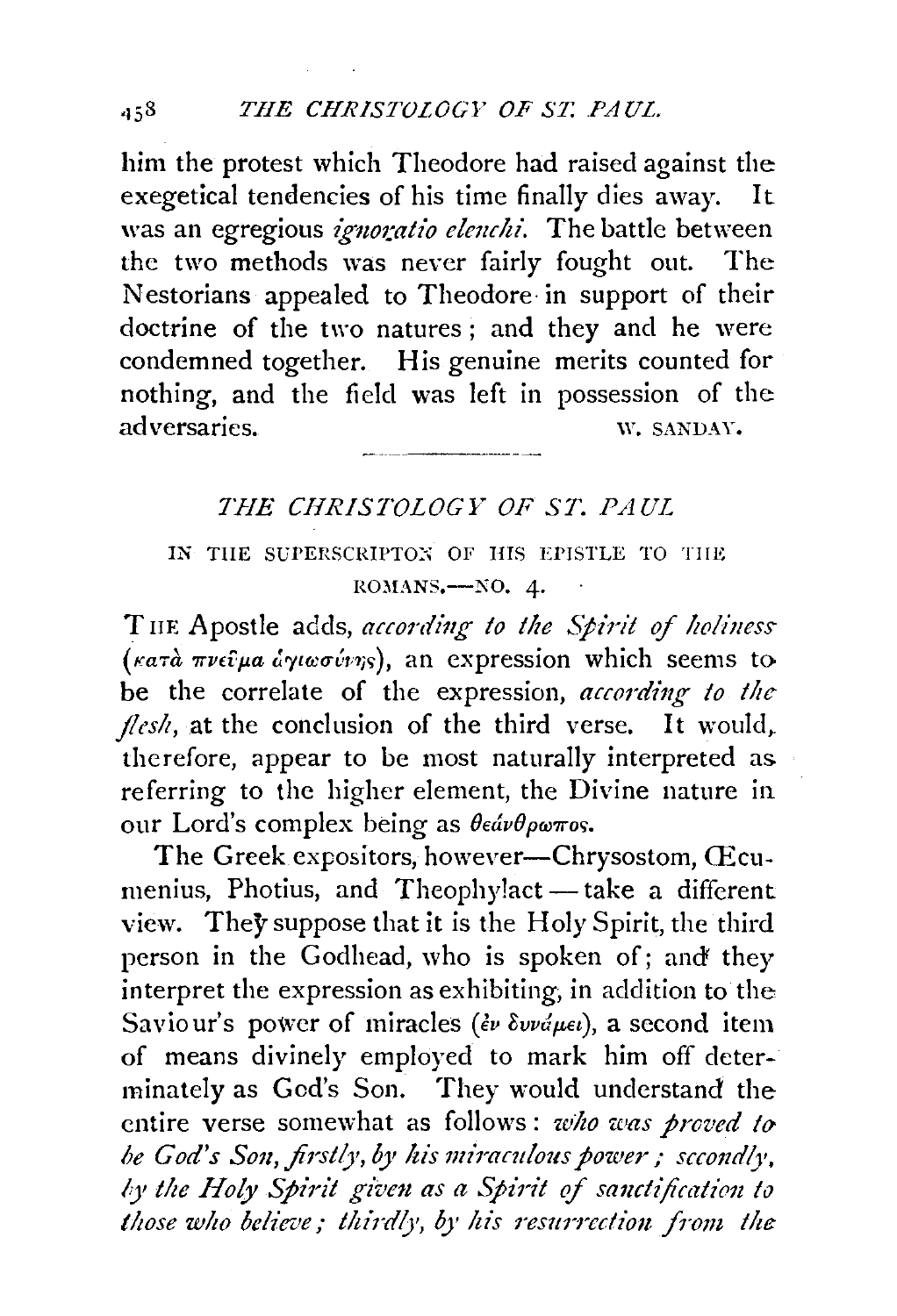dead. Theodoret agrees with the other Fathers in referring the expression, *the Spirit* of *holiuess,* to the Holy Spirit ; but, instead of regarding the evidence of our Lord's Divine sonship as distributed into the three particulars specified, he looks upon it as condensed into a unity, thus, *determinately marked off as God's Son by power according to the Holy Spirit*-that is, by the power of the Holy Spirit-after His resurrection from *the dead.* 

The Syriac Peshito translator had evidently taken the same view of the expression and its preposition as Chrysostom and his followers. He translates the first half of the verse thus: "Who was known (as) the Son of God by power 'and ' by the Spirit of holiness." Butit is a remarkable fact that Chrysostom, when quoting the passage in his *Sermon on the Holy Spirit*, takes an entirely different view of the construction from that which is given in his *Exposition*. He assumes, indeed, that the phrase refers to the Holy Spirit, but he connects it with the first verse, throwing all that intervenes. into a parenthesis: Paul, Jesus Christ's servant, a called apostle, separated unto God's gospel according to *the Spirit* of *Holi11ess after the resurrection* of *Jesus Christ.* He says that many suppose that the words according to the Spirit of Holiness are to be grammatically connected with the phrase, *determined to be*  God's Son. "But," adds he, "this is not the case." fficolampadius follows this construction of Chrysostom; but it is altogether unnatural. And indeed every interpretation which assumes that it is the Holy Spirit that is referred to is strained and unnatural. The whole circle of the Spirit's operations has been ransacked for the interpretation of the phrase. Some,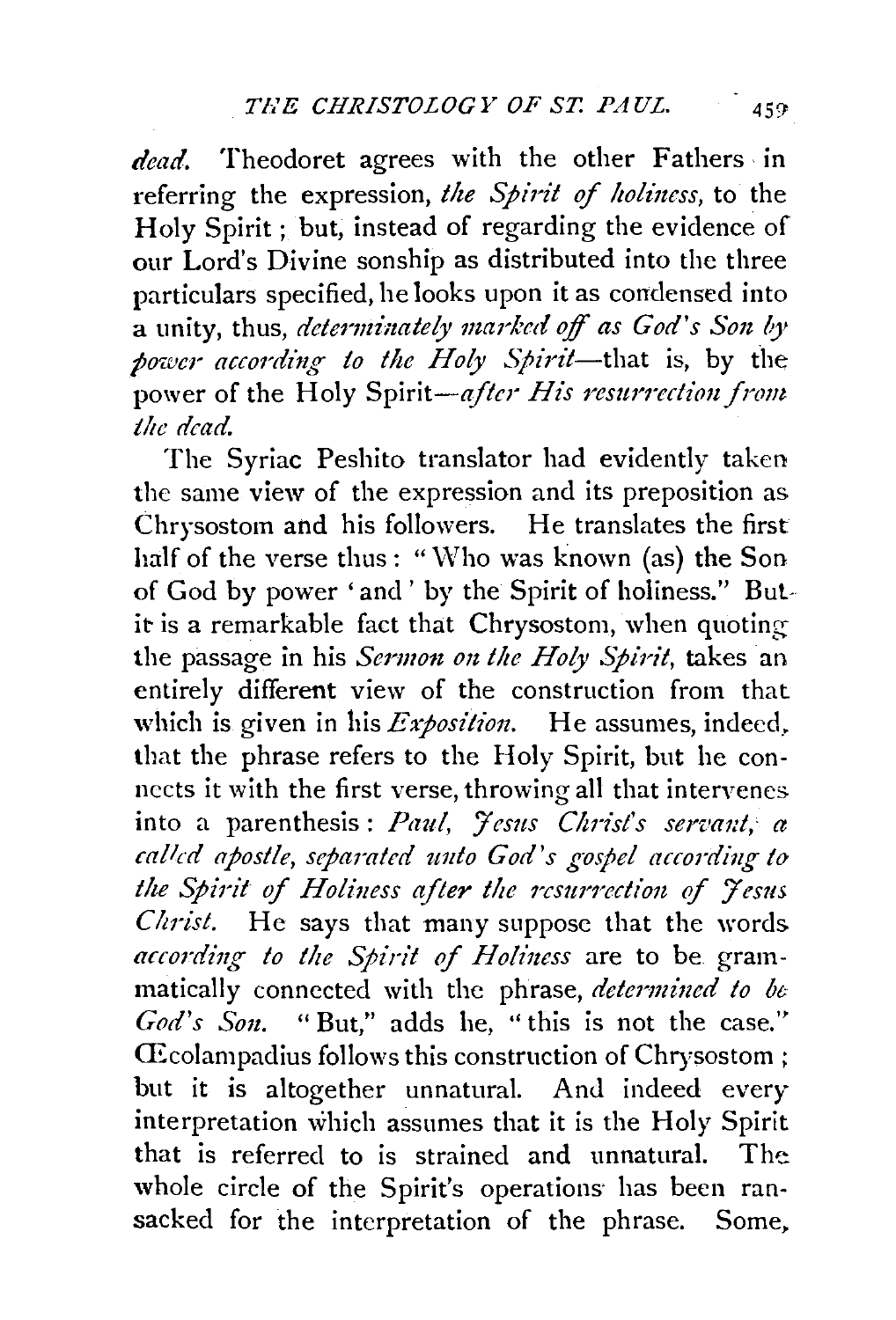such as Ammon, have supposed that the reference is to the Spirit's testimony in the Old Testament. Some, such as Michaelis, have thought that the reference is to his testimony in the New. Some, again, have supposed that the reference is rather to what the Spirit did than to what he said. And, among these, several, such as Pelagius and the late Dr. Wardlaw, imagine that there is a reference to the Spirit's agency in our Lord's incarnation. Others, such as Fritzsche and Niemeyer, imagine the reference to be to the Spirit's .agency all along the currency of our Lord's terrestrial career. And yet others, such as Vaughan and Terrot, think that the reference is to the agency that was put forth by the Spirit in our Lord's resurrection. Vaughan translates the expression thus: *by the operatiou of the Holy Spirit.* Luther, again, supposes that the reference is to the outpouring of the Spirit after our Lord's ascension. Dut every phase of this mode of interpretation stamps improbability on itself in virtue of ignoring the natural correlation and antithesis that subsists between the two expressions, according to the flesh and *according to the Spirit of Holiness,* and by failing, moreover, to suggest a reason of the slightest consideration or significance for the substitution of the unique phrase *Spirit of Holiness* for the common phrase *Holy Spirit.* 

How should the phrase be translated? Some have supposed that it should be rendered *the Spirit of sanctification*. That is the Vulgate rendering. It is Erasmus's also, and Luther's, and Tyndale's, and Beza's in the first five editions of his New Testament. It is probable that these interpreters regarded the word as a derivate of the verb  $\partial \phi$ *ion, to sanctify*. Such, indeed,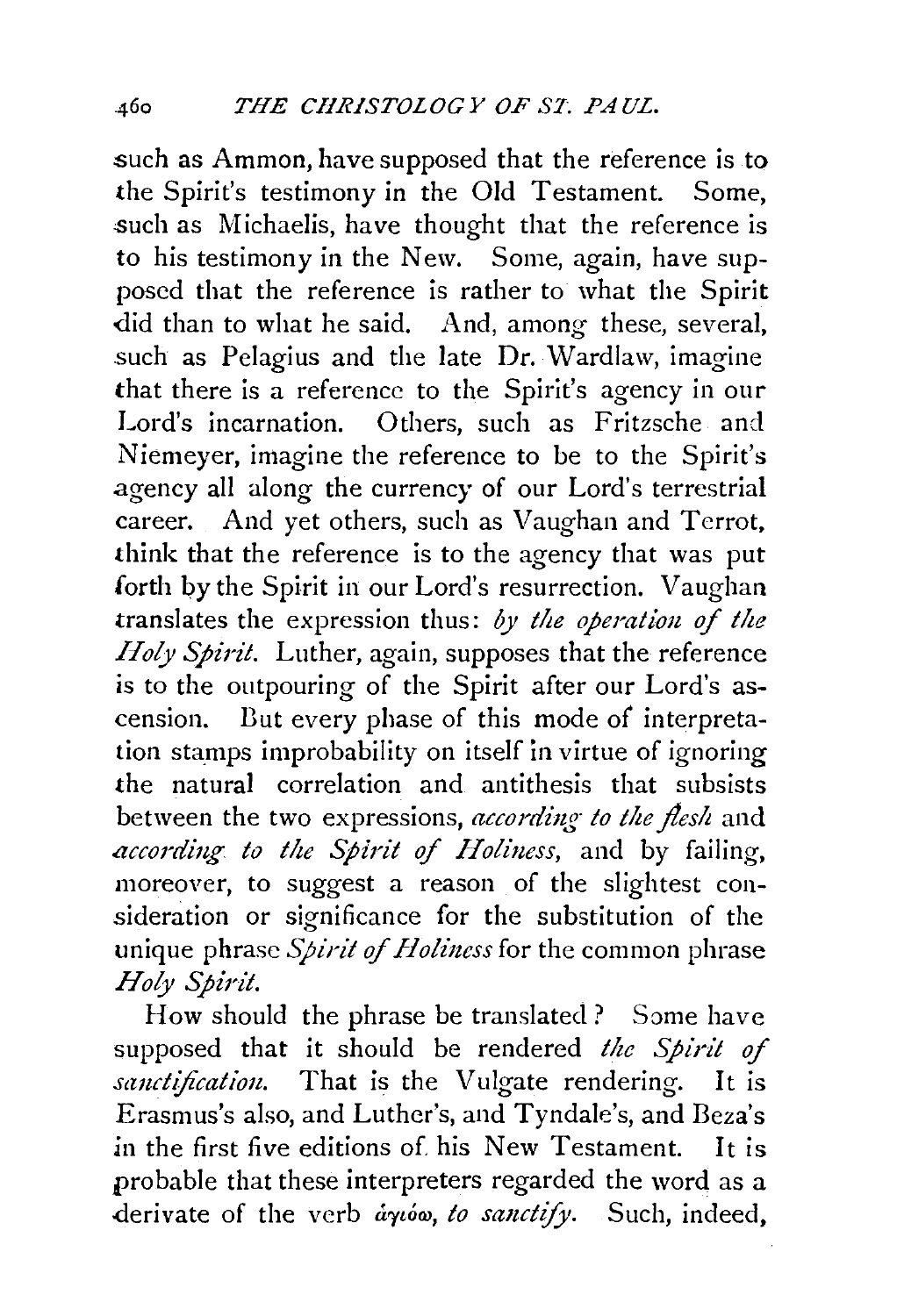is the derivation that is given to the term by Niemeyerin his Programm on the expression. But the word is, really derived from  $\tilde{a}\gamma\iota o\varsigma$ ,<sup>1</sup> and means *holiness*. The word does not occur in classical Greek, but it is common in ecclesiastical Greek, and is frequently used appellatively, "your holiness," " his holiness." It is found in the Septuagint four times, Psa. xcv. 6 ; xcvi. 13; cxliv. 5; *2* Mace. iii. I 2, in none of which passages can it be translated *sanctification*. It is found in only two other passages in the New Testament, <sup>2</sup> Corinthians vii.  $\overline{1}$ : I Thessalonians iii. 13; and in both of these places it must mean *holiness*. Henry Stephens. the lexicographer, apprehended the true import and the true derivation of the word, and referred to a known rule that accounted for the long vowel, viz., *When the*penultimate syllable of the adjective is long, then the *vowel of the noun is short (disaloovvn, &c.); but when the penultimate syllable of the adjective is short, then the vowel of the noun is long (arytorivn).* 

The expression, then, which the Apostle employs does not mean *Spirit of sanctification*. It is correctly translated in our present English version, *Spirit of Holi11ess.* 

To what does it refer? We have seen that it is utterly improbable that it refers to the Holy Spirit, the third subsistence in the Trinity. We have likewise indicated our conviction that it refers to our Lord's Divine nature. But might it not rather refer to *mw Lord's holy moral character?* This is, in substance, the view taken by Stengel and Van Hengel. It seems also to be the view taken by Conybeare, who printsthe expression thus : "according to the spirit of holi-

<sup>&</sup>lt;sup>1</sup> After the manner of αγαθωσύνη, ιερωσύνη, μεγαθωσύνη.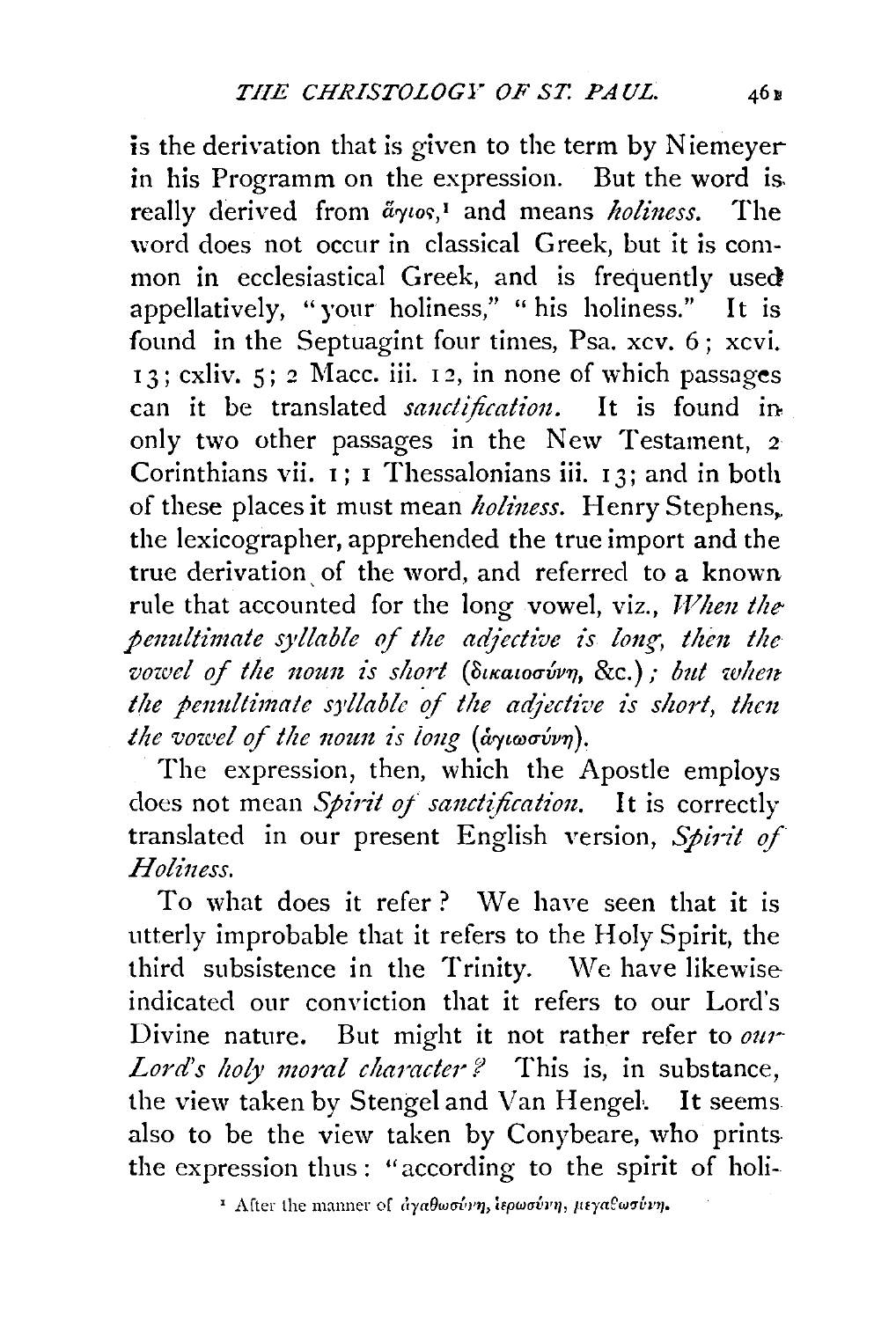ness," not "according to the Spirit of holiness." IIe says that "we may observe that the virtues which marked Jesus as the Son of God, are here declared to be *power*  and *holiness*. Neither," he adds, "would have been sufficient without the other." But it is a fatal objection to this interpretation, that it is inconsistent at once with the antithetic expression *according to the flesh*, and with the adjunctive expression *in power*, and with the -concluding expression *by the resurrection of the dead.* In the antithetic expression there is no reference to a moral and morally corrupt element. In the adjunctive expression there is reference to an element that must have had something else in which to inhere than spotless excellency of moral character. And in the concluding expression it is assumed that the fact of sonship could be determinately marked off and estab. lished by the fact of resurrection, whereas *sonship in*  $s$ *respect of moral character or of moral similitude to the Father* shines by its own light, and is not susceptible of demonstration by acts of power.

Is it, then, our Lord's Divine nature that is referred to in the phrase, *the Spirit of holiness?* We believe that it is. Yet there is still one other alternative of interpretation possible. The expression might be conceived to refer to our Lord's holy human spirit, instead of his holy Divine Spirit.

Had there been no other passages in Scripture, in which discriminative mention is made of the twofold elements involved in the being of our Lord, and had it been in this passage only that he received the designa tion *God's Son*, it might have been difficult to determine to which alternative of interpretation we should turn. lf the reference were to his holy human spirit, then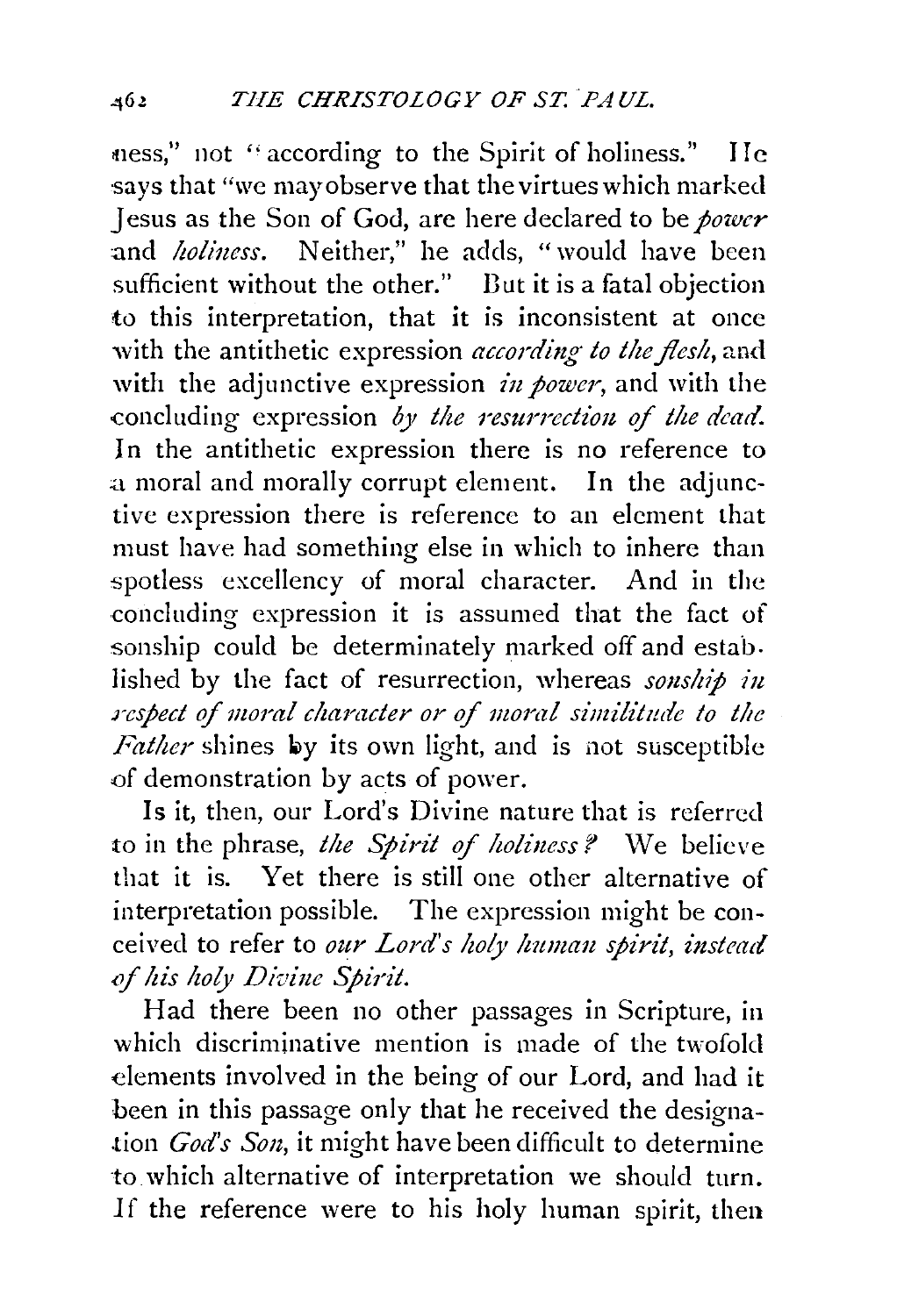the word *flesh*, in the antithetic clause, would require to be understood as used in its strictly physical acceptation. But if the reference be to the holy Divine nature, then the word *flesh* will be used in the more extended and peculiarly Hebraistic signification, already explained, comprehending in its import all the essentially complementive elements of human nature which subtend the element of *flesh.* 

But we know that the Apostle Paul held that our Saviour was " in the form of God " before he appeared "in fashion as a man."<sup>1</sup> And although we need not doubt that his philosophy regarding substances, essences, natures, personalities, did not run in the ruts of our systems, still no candid critic can deny that he recognized in Christ something that transcended the entire creation, and on which indeed the entire creation, material and spiritual, hangs.<sup>2</sup> It will not then be at variance with the fundamental principles of St. Paul's Christology to suppose that in the expression before us there *may be a reference to our Saviour's Divine nature*.

If, moreover, we may, in this inquiry, be allowed to assume that St. Paul's ideas of the Saviour were akin to the ideas of St. John, and that St. John's ideas were drawn, not from Alexandrian philosophy, as distinguished from Palestinian theosophy (Ruckert), but from the teachings of the Saviour Himself, then there rolls over to us an immense accumulation of evidence that in the passage before us *there may be a reference to our* Lord's Divine nature. Our Saviour, according to St. John, was " in the beginning." 3 He was "with God." 4 He "was God." 5 He is emphatically " the

<sup>&</sup>lt;sup>1</sup> Phil. ii.  $6, 7$ .  $\degree$  Col. i. 16, 17.  $\degree$  John i. 1.  $\bullet$  Ibid.  $\qquad \qquad$   $\bullet$  Ibid.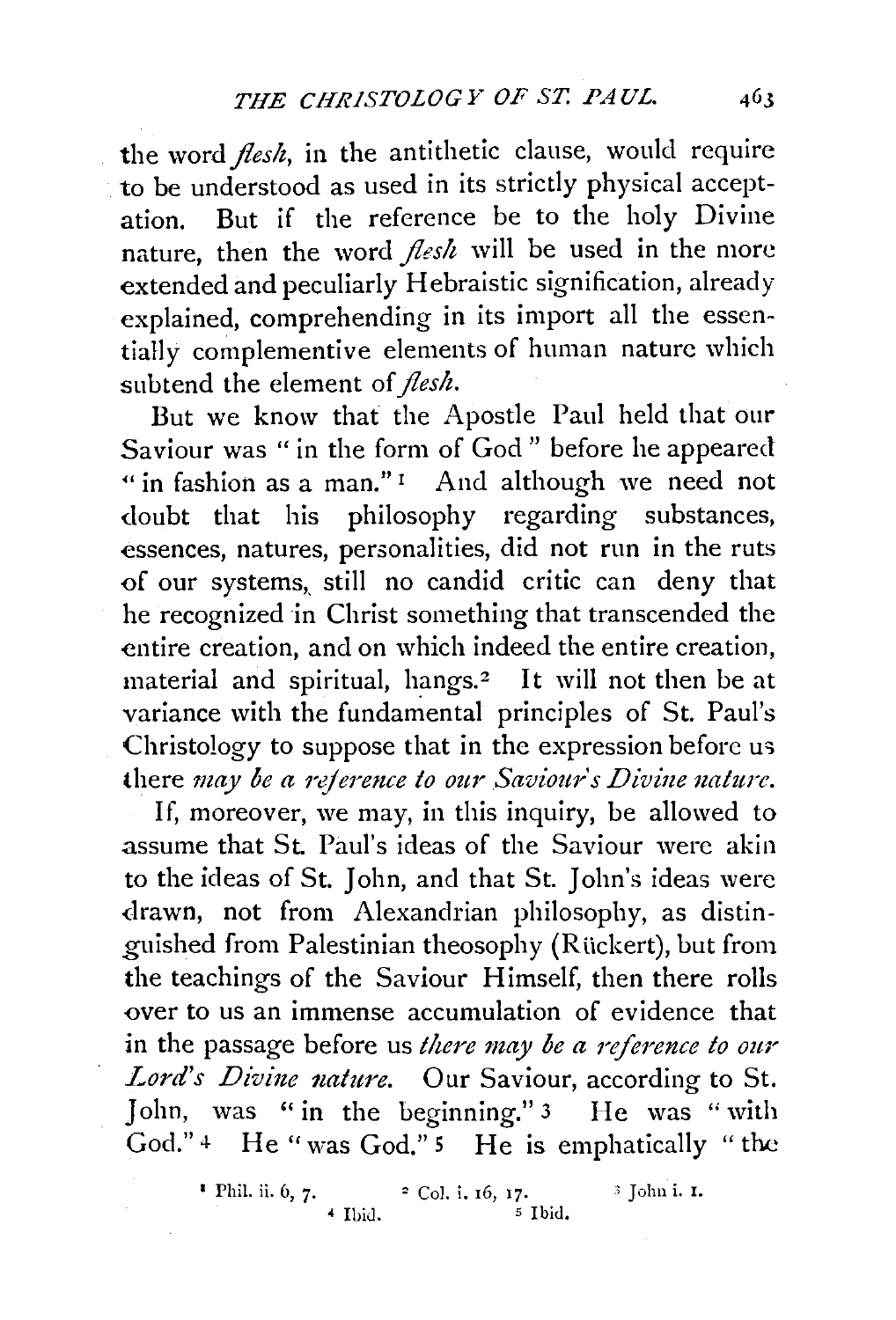Son of God," in such a sense that He was "the only begotten of the Father.<sup> $I$ </sup> The "Father was in Him, and He in the Father."<sup>2</sup> He and the Father were "one." 3 He that had seen Him, "had seen the Father." 4 It was the wish of the Father "that all men should honour the Son, even as they honour the Father." 5 " If a man love me," says the Son, "he will keep my words, and my Father will love him, and *'·we'* (mark the unity) will come unto him, and make *our* abode with him." 6 *r•* And now, 0 Father, glorify thou me, with thine own self, *with the glory which*  $I$ *had with thee before the world was.*"7 In the unity with the Father, which these sayings express and assume, we find the reason and the vindication of the importance attached to Himself by the Son, and of the immeasurably high position accorded to Him by the Apostles. He says "Come unto *me,* and *I* will give you rest; come all ye that labour and are heavy laden."<sup>8</sup> He says, "He that believeth on *me* hath everlasting life."9 "He that believeth in *me,* though he were dead, yet shall he live, and whosoever liveth and believeth on *me* shall *never die*. Believest thou this ?" <sup>10</sup> This assumption would be superlative presumption, except on the hypothesis of a unity with the great Father, infinitely transcending all human possibilities. And the Apostles are unanimous in declaring that there is "no other name given under heaven among men, whereby we must be saved, but the name of  $Iess."$ <sup>II</sup> No wonder, accordingly, that the unbelieving Jews deemed our Lord guilty of blasphemy for claiming such a sonship as made him "equal with God."<sup>12</sup> He "made

| $\cdot$ Tohn i. 18.        | $4$ John xiv. 9.    | 7 John xvii. 5.            | $^{10}$ John xi, 25, 26.  |
|----------------------------|---------------------|----------------------------|---------------------------|
| $2$ Ibid. x. 38.           | $5$ Ibid, v, 23.    | <sup>8</sup> Matt. xi, 23. | $\mathbf{H}$ Acts iv. 12. |
| $\frac{3}{2}$ Ibid. x. 30. | $^6$ Ibid. xiv. 23. | $9$ John vi. 47.           | $12$ John v. 18.          |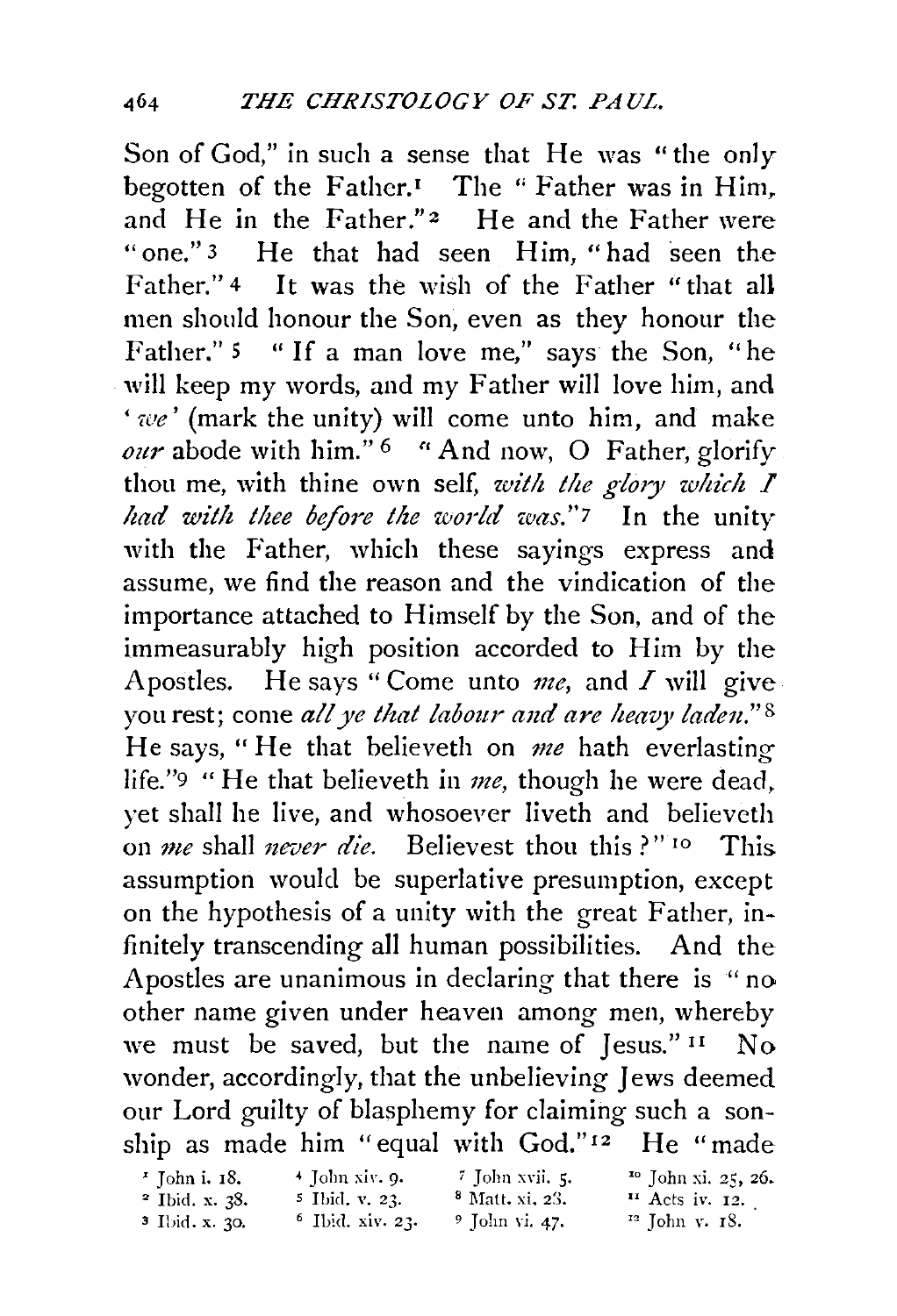himself God" in their estimation,<sup>1</sup> And when they accused him before Pilate, and insisted that he should be crucified, they said, "We have a law, and by our law he ought to die, *because he made himself the Son of God." <sup>2</sup>*

There was, then, according to St. John's representations, something Divine involved and assumed in the designation *Son of God* as applied to our Saviour. There was the idea of community of nature, metaphysical as well as moral, with the Father. We find no hint, indeed, either in the passage before us, or in the second Psalm, or in any other portion of Scripture, of an eternal generation. We find nothing of derivative divinity. Nevertheless, we cannot coincide in the notion that it was in regard to his human nature that our Lord was the Son of God. We take it that as  $\theta \epsilon \dot{\omega}$ .  $\theta$ *p*<sup>aros</sup> he was both *the Son of Man* and *the Son of God.* Considered in the element of his humanity, he was *the Son of Man.* Considered in the element of his divinity he was *the Son of God.* He was both, because he had, in relation at once to men and to God, a real community of nature. In his own theanthropic person He was truly human, "born of a woman," and truly Divine, "begotten of the Father."3

The Apostle Paul, then, if in harmony with the Apostle John, not only held that his Saviour was Divine; in the very act of calling him *God's Son* he was conscious of ascribing to him divinity. Such ascription of divinity was one of the *principia* of his Christology. And hence the expression, *in respect to the Spirit of Holiness,* succeeding discriminatively, as it does, the ex-

VOL. XI. 32

<sup>&</sup>lt;sup>1</sup> John x. 33. <sup>2</sup> Ibid. xix. 7. 3 See Luke i. 35; Acts xiii. 33; Psalm ii. *7·*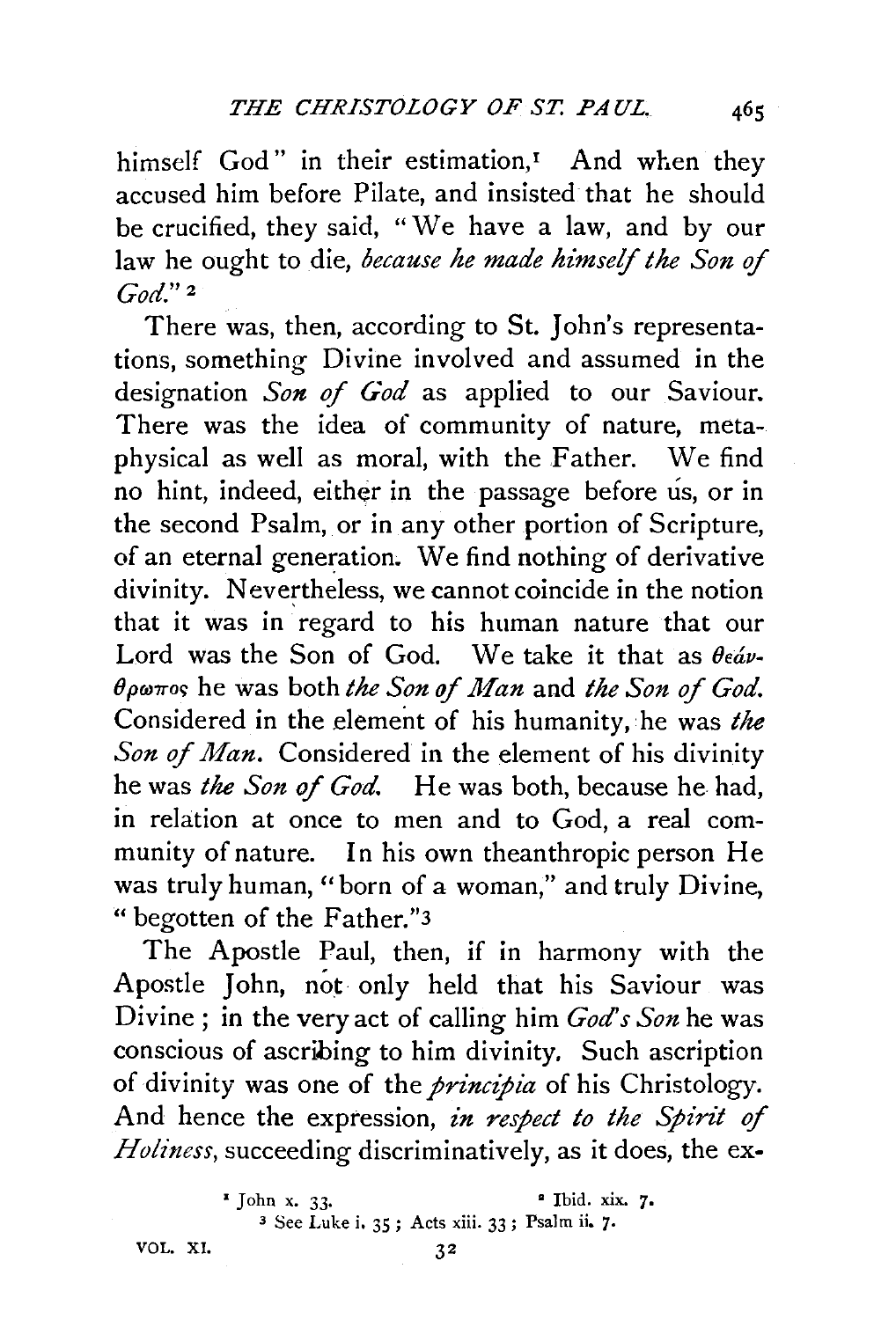pression *determined to be God's Son in power,* must refer not to our Lord's holy human spirit, as Oltramare and Mehring suppose, but to his holy Divine nature, as is supposed by Melville, Cameron, Turretin, Venema, Day, Hammond, Winzer, Hodge, Alford, Philippi, Glockler, Olshausen, &c.

The word Spirit, in the expression *Spirit of Holiness*, does not, of course, as a word, mean *nature,* or *Divine nature,* although it refers to the Divine nature of our Saviour. It just means *spirit*, and, as such, it stands in a finely significant antithesis to the word *flesh,*  as designating our Lord's human nature. When the Hebrew mind contrasted, in. a simple and primitive manner, *man* and *God,* it fixed upon the antithetic characteristics' of *flesh* and *spirit.* Man is flesh. 1 God is spirit.<sup>2</sup> Man, as flesh, is visible. God, as spirit, is invisible. Man, as flesh, is subject to infirmities and pains, and decay. God, as spirit, is incorruptible. In thus discriminating man and God, it was only a single relativity that was seized and made prominent. The discrimination was merely partial, but it served as a starting-point of representation, and became the basis of conventional appellations. And hence, in contemplating our Saviour's theanthropic being, the Apostle employed the nomenclature which usage laid to his hand; but connected with it a far-reaching philosophy. The word *flesh* he retained, as bringing into view that element of humanity which is outermost, if we consider human nature from without inward, and which may be represented as nethermost, if we view-human nature from beneath upward. The word *spirit* he likewise retained, even as it is conventionally retained in the

 $\overline{1}$  Gen. vi. 3.  $\overline{3}$   $\overline{1}$   $\overline{2}$   $\overline{1}$   $\overline{2}$   $\overline{1}$   $\overline{2}$   $\overline{1}$   $\overline{2}$   $\overline{2}$   $\overline{2}$   $\overline{2}$   $\overline{2}$   $\overline{2}$   $\overline{2}$   $\overline{2}$   $\overline{2}$   $\overline{2}$   $\overline{2}$   $\overline{2}$   $\overline{2}$   $\overline{2}$   $\$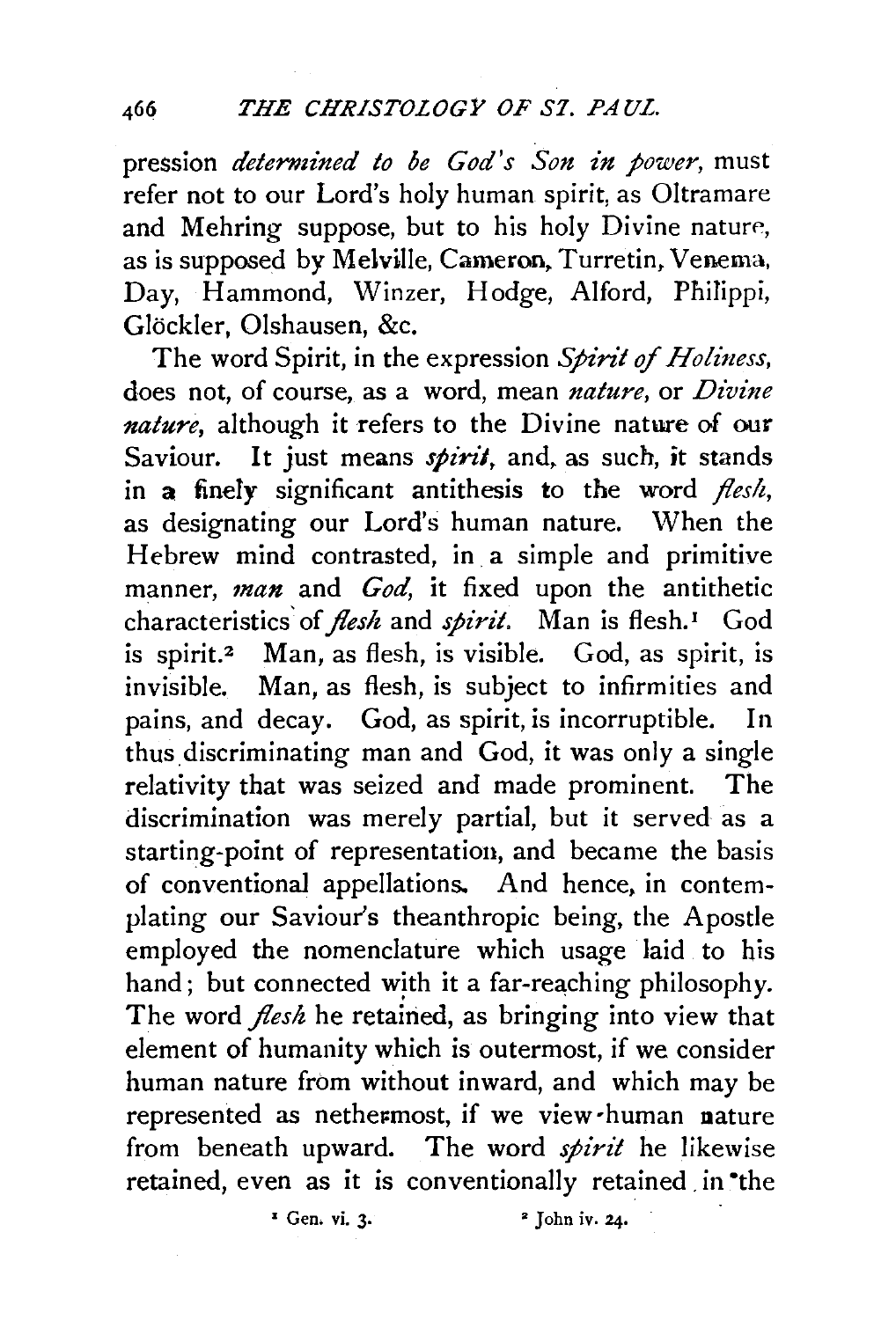analogous appellation "Holy Spirit." And he retained it, apparently, as bringing into view that element of divinity which is most strikingly correlative to humanity as *flesh.* But he added to it the qualitative expression "of holiness," as exhibiting in relief the great ethical distinction of the Divine nature, as contrasted with the existing character of the sons and daughters of men. God is the "holy, holy, holy" One.<sup>1</sup> He dwelleth in the "holy of holies," in "the beauty of holiness." And the Apostle uses the expression *Spirit of Holiness,* rather than the kindred expression "Holy Spirit," for the simple reason, apparently, that the latter had got fixed into the conventional appellation' of another subsistence or personality in the unity of the Godhead. It is tor a similar reason, we apprehend, that the writer of the Epistle to the Hebrews uses the expression "eternal Spirit," when he refers to the agency of our Lord's Divine nature, in relation to his humanity, in the accomplishment of the great propitiatory sacrifice.

Some expositors, inclusive of Winzer, Hodge, and Heubner, have supposed that the word *holiness,* in the expression we have been considering, does not mean *holiness.* D. C. F. Schmid and Heubner regard it as meaning *Divine majesty*; Winzer, as meaning *Godhead* or *Divine nature*; Geissler and Hodge, as meaning "that attribute of a person which renders him worthy of reverence." Other expositors give reins to other freaks of inventiveness in reference to the word. Even Bengel staggers. But all of them were forgetting for the moment that they might as reasonably and consistently maintain that *diz:inity* means *holiness.* They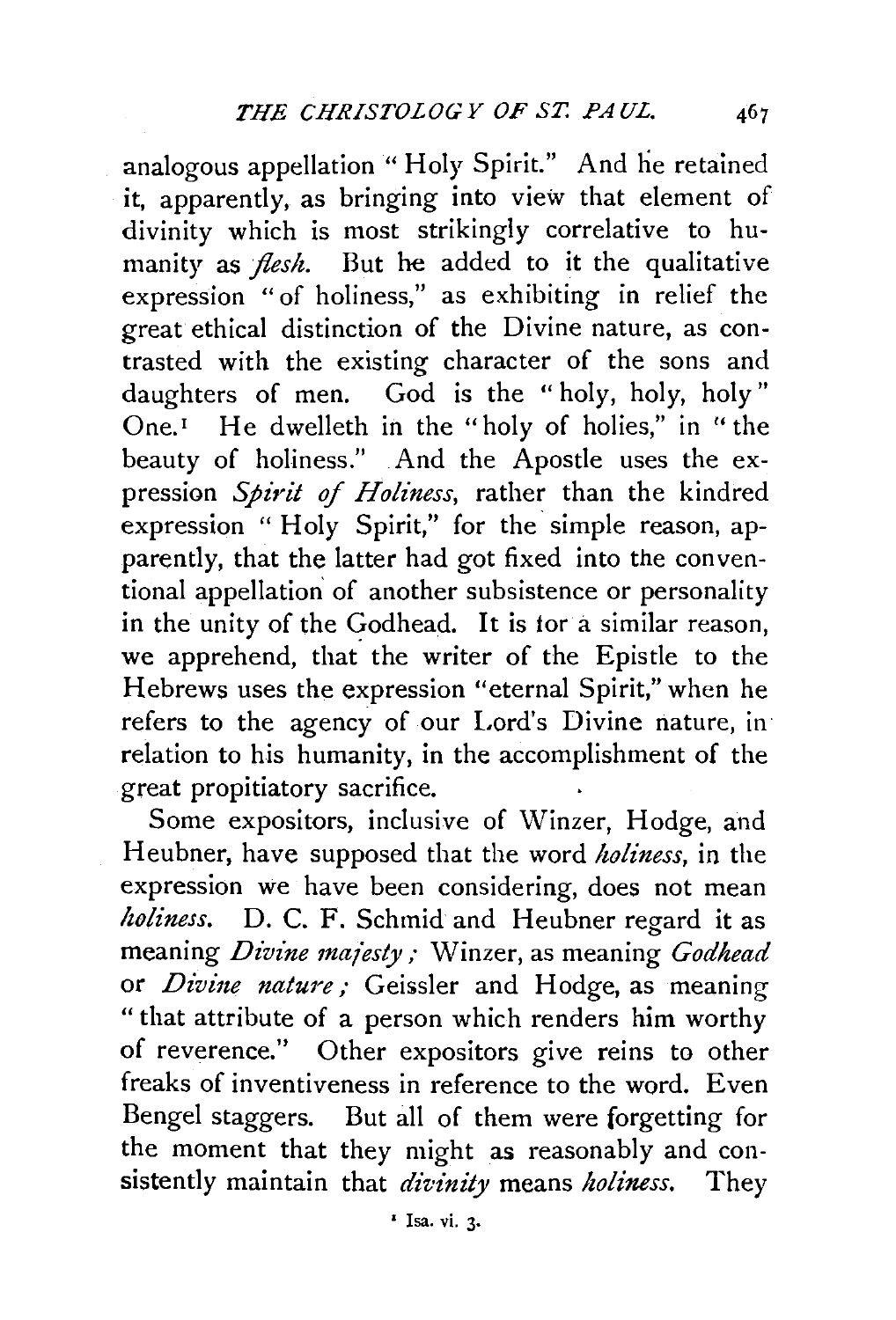failed to bear in mind that the metaphysical coincidence of attributes is one thing, and the names of these attributes is something very different. Metaphysical coincidence by no means necessitates the rhetorical synonymity of nomenclature.

We now come to the clause " by the resurrection of the dead" ( $\xi \hat{\xi}$  avao $\tau$ do $\epsilon \omega s$  verpoov). Some have supposed that the preposition has here its temporal import, *since*  or *after his resurrection from the dead.* This was the view of Theodoret, and was adopted by Luther, Tyndale, and many others, such as Michaelis, Rosenmüller, Paulus, Stuart, Turnbull. The translation, however, rose from an incorrect view of the import and reference of the preceding clauses. It must be abandoned if we are to suppose that the Apostle indicates at all whence the evidence is obtained in virtue of which our Lord "was determined to be God's Son in power in respect to the Spirit of holiness." We may add that the translation reposes upon an unwarrantable exposition of the expression which the preposition introduces-" the resurrection *of the dead.*" It reposes upon the assumption that the expression simply means, "his resurrection *from the dead.*" We must give the preposition its native and common import. *It denotes source.* The Apostle points to the source of evidence whence the demonstrative determination of our Lord's Divine sonship issued. It issued *from the resurrection of the dead,*  so that the demarcation took place by, or by means of, *the resurrection of the dead.* This is the view that is taken of the preposition by Chrysostom, Œcumenius, and Theophylact, and by almost all the modern critics.

There is diversity of opinion, however, regarding the expression  $\frac{\partial u}{\partial \sigma}$   $\frac{\partial u}{\partial \sigma}$   $\frac{\partial v}{\partial \sigma}$   $\frac{\partial v}{\partial \sigma}$ . It naturally means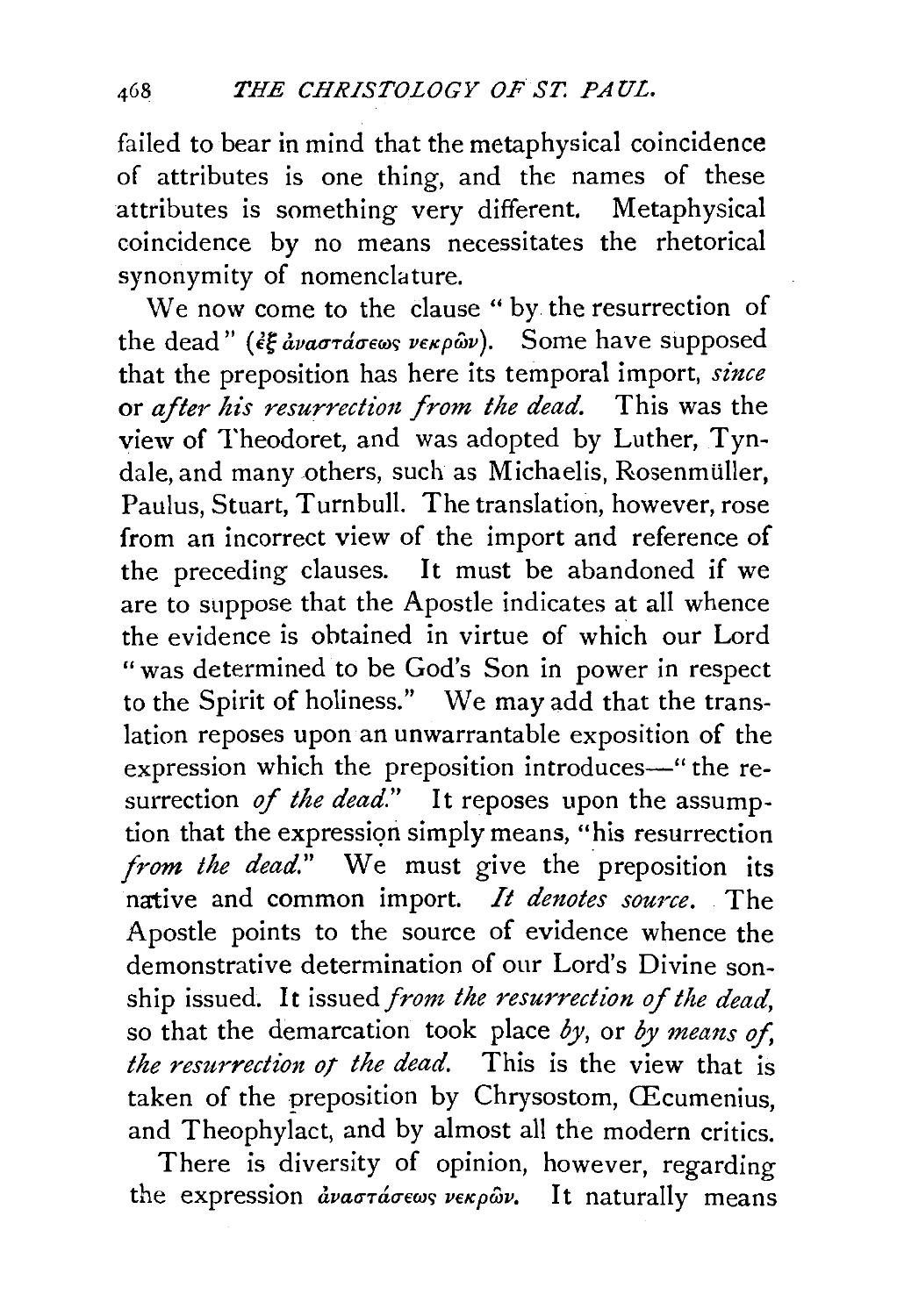*resurrection of the dead.* But many contend that it must here be translated *resurrection from the dead* (as if it were  $\partial \nu a \sigma \tau d \sigma \epsilon \omega s \ \partial \kappa \ \nu \epsilon \kappa \rho \omega \omega$ . They say that the Apostle cannot be intending to point to the general *resurrection of the dead* as the evidence of our Lord's Divine sonship. That, as they allege, would be postponing the determination of the sonship till' the final winding up of the affairs of the world. It must, they urge, be the resurrection of our Lord Himself that is referred to. And hence, they consider, we must mentally repeat the preposition before the phrase *the dead.*  The preposition was probably omitted, as some add, because its repetition was fitted to grate upon the ear.

This idea of a jar upon the ear is rather ticklish ground to hold. It might lead many a critic beyond his depth into the subject of rhetorical euphony and rhythm. It must be abandoned; more especially when we take into account that the Apostle, if peculiarly sensitive in the direction indicated, could easily and most euphoniously have modified and mollified .his expression.

But why, then, should the preposition be wanting if the Apostle meant simply to express the idea, *by his resurrection from the dead?* It is rather a puzzling question to answer ; more especially when we take into account that in every other passage in which the expression ανάστασις νεκρών or ή ανάστασις των νεκρών occurs, it means, not *resurrection .from the dead,* but *the resurrection of the dead.<sup>1</sup>* Cardinal Cajetan could discover no legitimate exit from the difficulty, and hence he boldly maintained that, as the expression does not  $\cdot$  See Matt. xxii. 31; Acts xvii. 32; xxiii. 6; xxiv. 21; I Cor. xv. 12, 13, 21

<sup>42;</sup> Heb. vi. 2.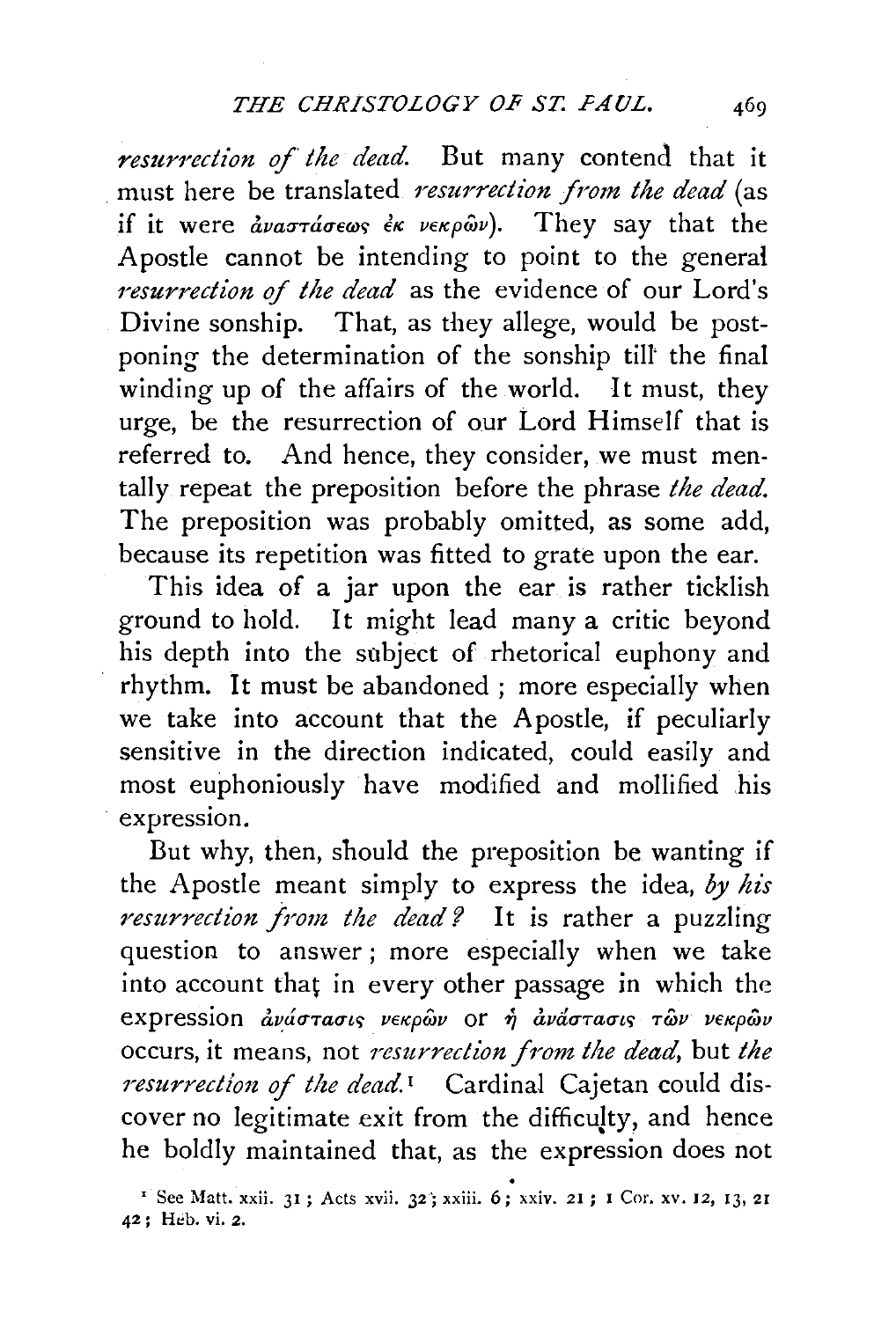mean *by his resurrection from the dead*, but must mean *by the nsurrection* of *the dead,* the reference is to the general resurrection of the future. Mehring feels shut up to take the same view.

Erasmus Schmid fell on another device, by way of accounting for the absence of the preposition. He attributed to the word *resurrection* a transitive import, making it mean, not *again-rising*, as Wycliffe renders it, but *again-raising*; and he supposed that the reference of the Apostle was to those instances of *again-raising of the dead* which occurred during our Lord's ministry on the earth, and which signally shewed forth his Divine power. He thus translates the phrase in a way in which the great Erasmus of Rotterdam had long before suggested for consideration, by the resuscitation of *the dead.* The interpretation is strained, and looks too narrow. For why specify, from among our Lord's miracles, the few instances that occurred of resuscitation from a state of death ?

Erasmus, in his long note on the expression, throws out another suggestion-that, as the word *resurrection* did not, of itself, suggest the specific state out of which the uprising took place, the adjunct expression of *the dead* was appended to determine that it was *uprising from a state of death* that was meant. He thus throws out for consideration whether the phrase might not be viewed " complexly," and "as a periphrasis," though referring only to the resurrection of Christ Himself. The suggestion is ingenious; but still the wonder remains that the Apostle did not simply say, "by his resurrection *from* the dead." Sebastian Schmidt's idea is remarkably akin to that of Erasmus, and so is Meyer's, and De Wette's, and Krehl's. Meyer puts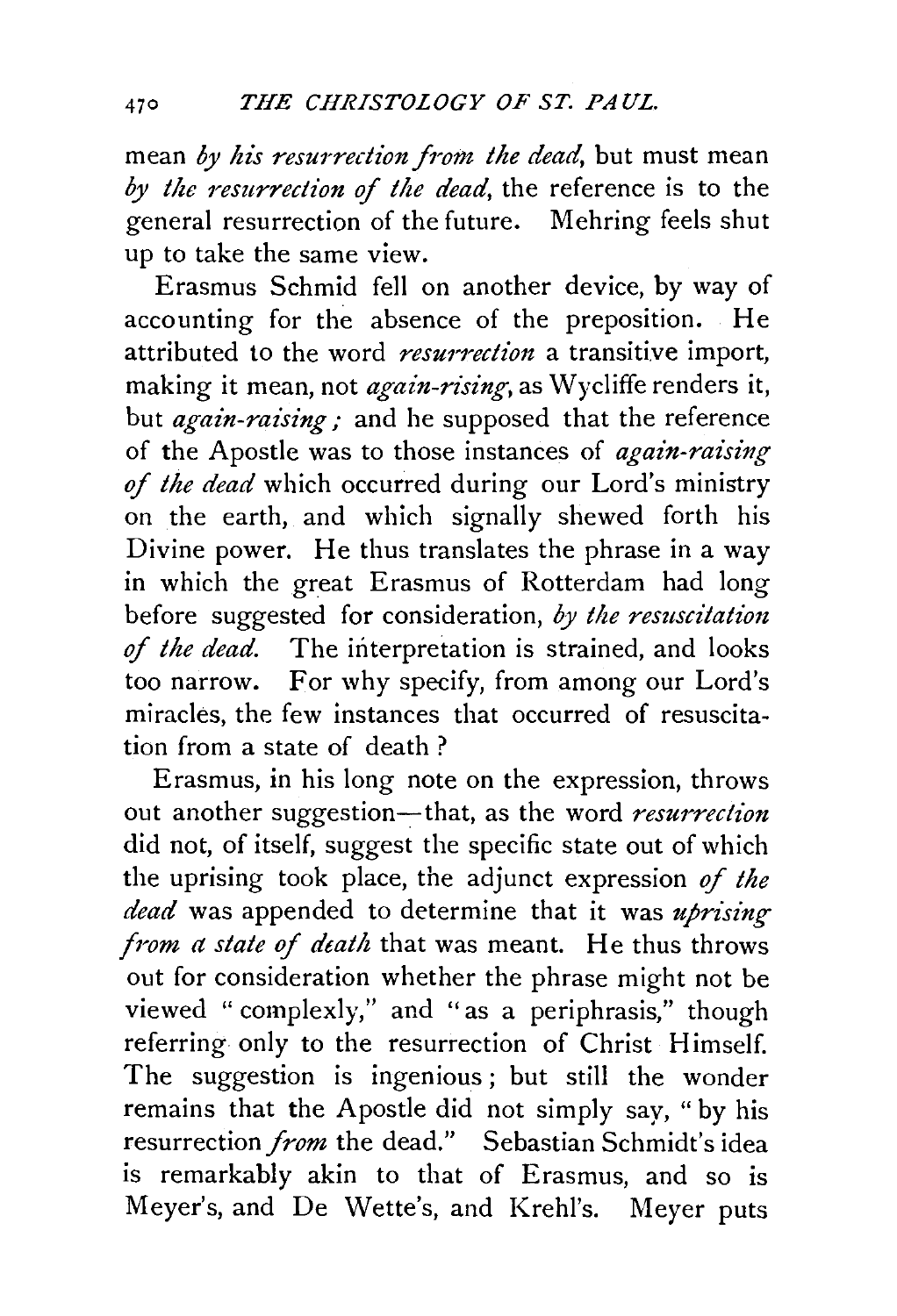the case ingeniously thus : The Apostle's expression is a general expression of a certain category of things. The explanation, however, is strained. And no explanation would seem to be natural that does not present the expression as the announcement of a great and wonderful concrete reality.

*The resurrection of the dead, wheresoever, whensoever, and howsoever realized, postulates ami dem01zstrates the Divine Sonship* of *our Lord.* 

There had been Old Testament instances of resurrection, though issuing in hut a temporary effect. These, as mere sporadic details, may possibly have been shaded off beyond the sphere of the conscious contemplation . of the Apostle., But they were earnests nevertheless. They emanated proleptically from the coming Messiah, as a Redeemer who was to die, and conquer death, and rise again, and live for evermore.

There were likewise a few instances of resurrection during the currency of our Lord's public career on earth. These, too, were proleptic ; and so were the additional instances that occurred on the accomplishment of the atoning work on Calvary. They all sprang from the fulness of resurrection-life that was and is in the Saviour. It, was Christ Himself who, in his resurrection, was the Sum and Substance of all the prior resurrections, and of all that are yet to come. His own resurrection was the archetype of all the rest. It was the logical antecedent even of those which, in mere chronological sequence, it succeeded. It was in virtue of it that all others that are past took place, and that all others that are to come will eventuate. *Christ is* " *the Resurrection" and "the Life."* Both in the sphere of the outer part of human nature-the body, and in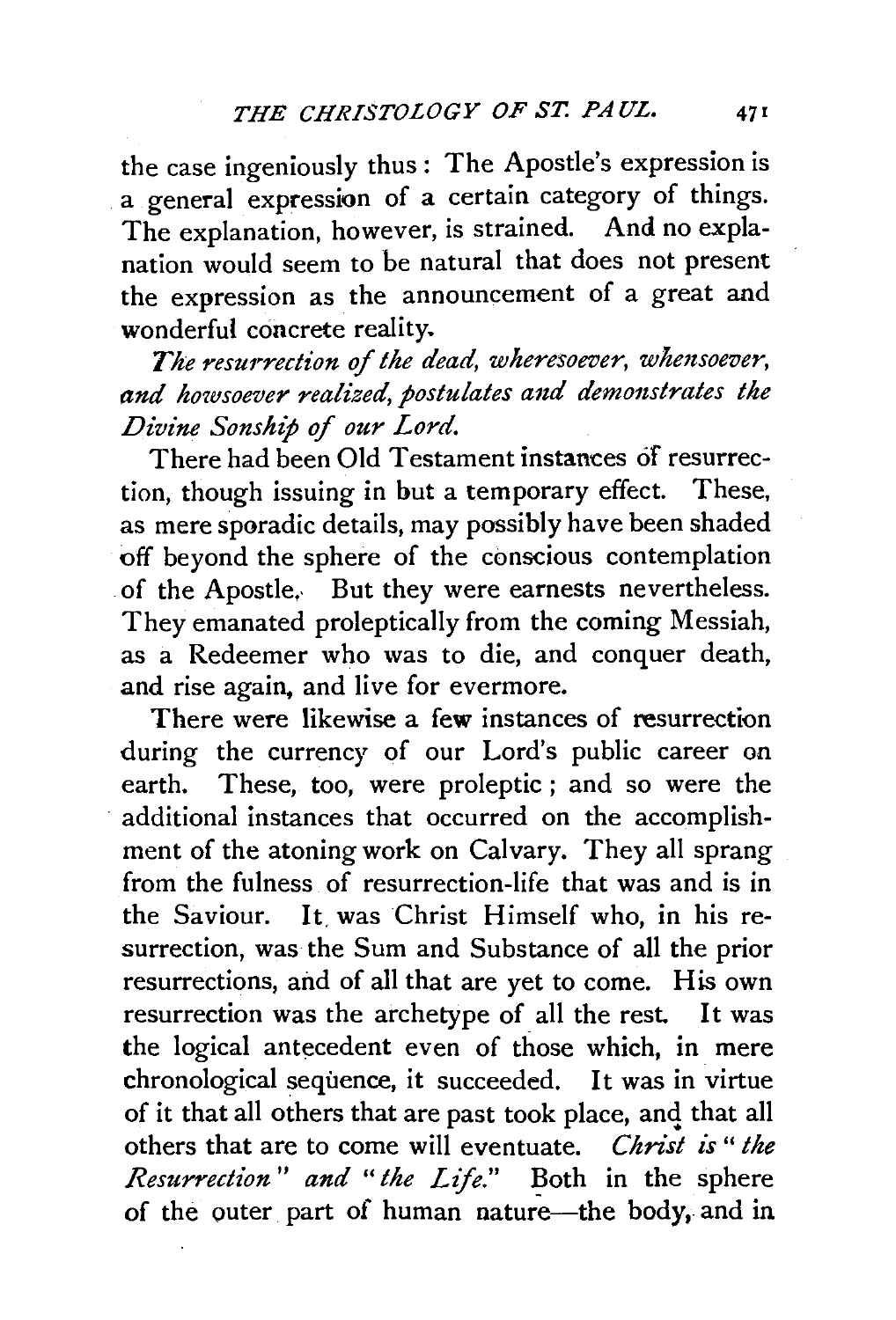the sphere of the inner part-the soul, Christ is " the Resurrection and the Life." It is in Him that all live who have life. It is from Him that all who, having once been dead, are " made alive," whether in the sphere of the body, or in the sphere of the soul, or in both spheres, reciprocally ensphered.<sup>1</sup> "The second Adam is the Life-giving Spirit."<sup>2</sup> " In Him" was and is Life.3 " For as the Father hath life in himself, so hath he given to the Son to have life in Himself." 4 And hence it is that " whosoever believeth in him *hath everlasting life."* 5 "This is," says Jesus, "the will of him that sent me, that every one who seeth the Son, and believeth on him, *may have everlasting life, and I will raise him up at the last day."* 6 He who hath the inner life must obtain the outer also.

It is true, then, that the introduction into humanity, dead or dying, on both sides of its being, of such a wonderful phenomenon as *resurrection,* is evidence of a Saviour and of his divinity. It is proof that the Saviour who exists is *God's Son in power*. Such seems to have been the Apostle's idea. It has been seized with more or less of comprehensiveness and exactness by Bengel, Philippi, Alford, and Van Hengel.

We need not doubt, indeed, that the resurrection of the Saviour Himself, accomplished by the coincidence of his own power and that of the Father, stood prominently out to the view of the Apostle. No doubt it did. When he wrote the words *by the resurrection of the dead,* he would be emphatically regarding them as including within their import the idea *oy his resurrection from the dead.* We may reasonably suppose,

| $\cdot$ I Cor. xv. 22.       | $3$ John i. 4.   | $\frac{5}{7}$ Ibid. vi. 4, 7. |
|------------------------------|------------------|-------------------------------|
| $4\frac{1}{2}$ Ibid. xv. 45. | $4$ Ibid. v. 26. | $^6$ Ibid. vi. 40.            |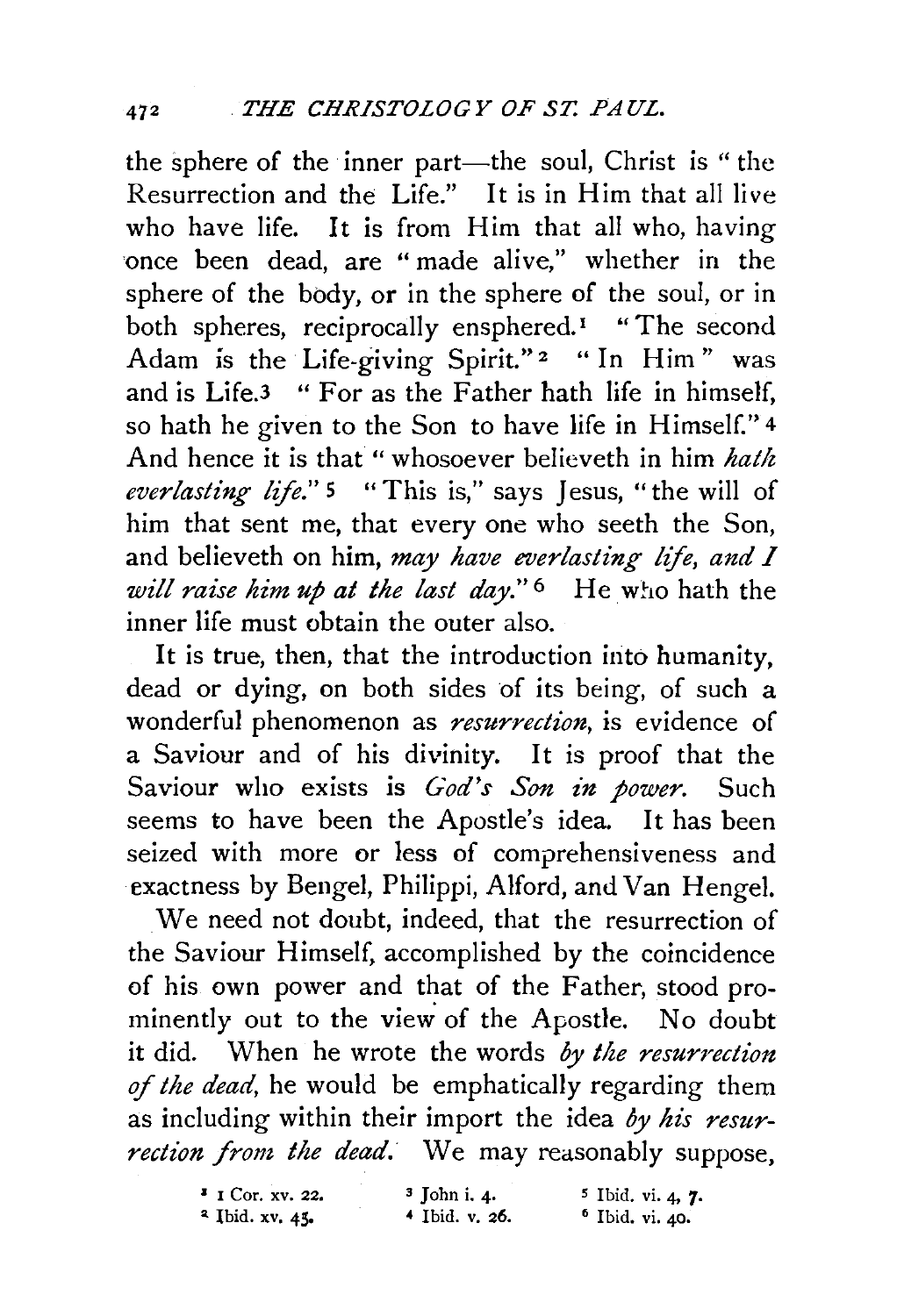besides, that he regarded the Saviour's resurrection as the Divine confirmation of all that He had claimed to be, and specially of that which was the culminating point of all his claims, *that He was the Son of God*. Hence we would attach very great weight to the special relation of his own individual resurrection to the charge of blasphemy which was brought against Him because He said that *He was the Son* of *God.*  "We have a law," said the Jews to Pilate, "and by our law he ought to die, *because he made Himself the Son* of *God."* 1 When He was on his trial at the bar of the Sanhedrin, the high priest said to Him, "I adjure thee by the living God, that thou tell us whether thou be the Christ, *the. Son* of *God.* Jesus said unto him, Thou hast said."<sup>2</sup> " Then said they all, Art thou then *the* Son of God? And he said unto them, Ye say that I am. And they said, What need we any farther witness ? for we ourselves have heard of his own mouth." 3 "Ye have heard the blasphemy," said the high priest, "what think ye ? And they all condemned him to be guilty of death."<sup>4</sup> It was under a charge, then, of blasphemy that our Lord was adjudged to death. And the hinge on which the blasphemy was made to turn was the claim which he preferred, that He was *the Son of God.* This claim was met and answered by our Lord's resurrection. And, indeed, our Saviour had all along appealed to his coming resurrection as the sign and evidence of the validity of his claims. " What sign shewest thou?" said the Jews. Jesus answered, "Destroy this temple, and in three days I will raise it up again."<sup>5</sup> "An evil and adulterous generation

*<sup>•</sup>* John xix. 7· • Matt. xxvi. 63, 64. *3* Luke xxii. 70, 71· 5 John ii. 18, 19.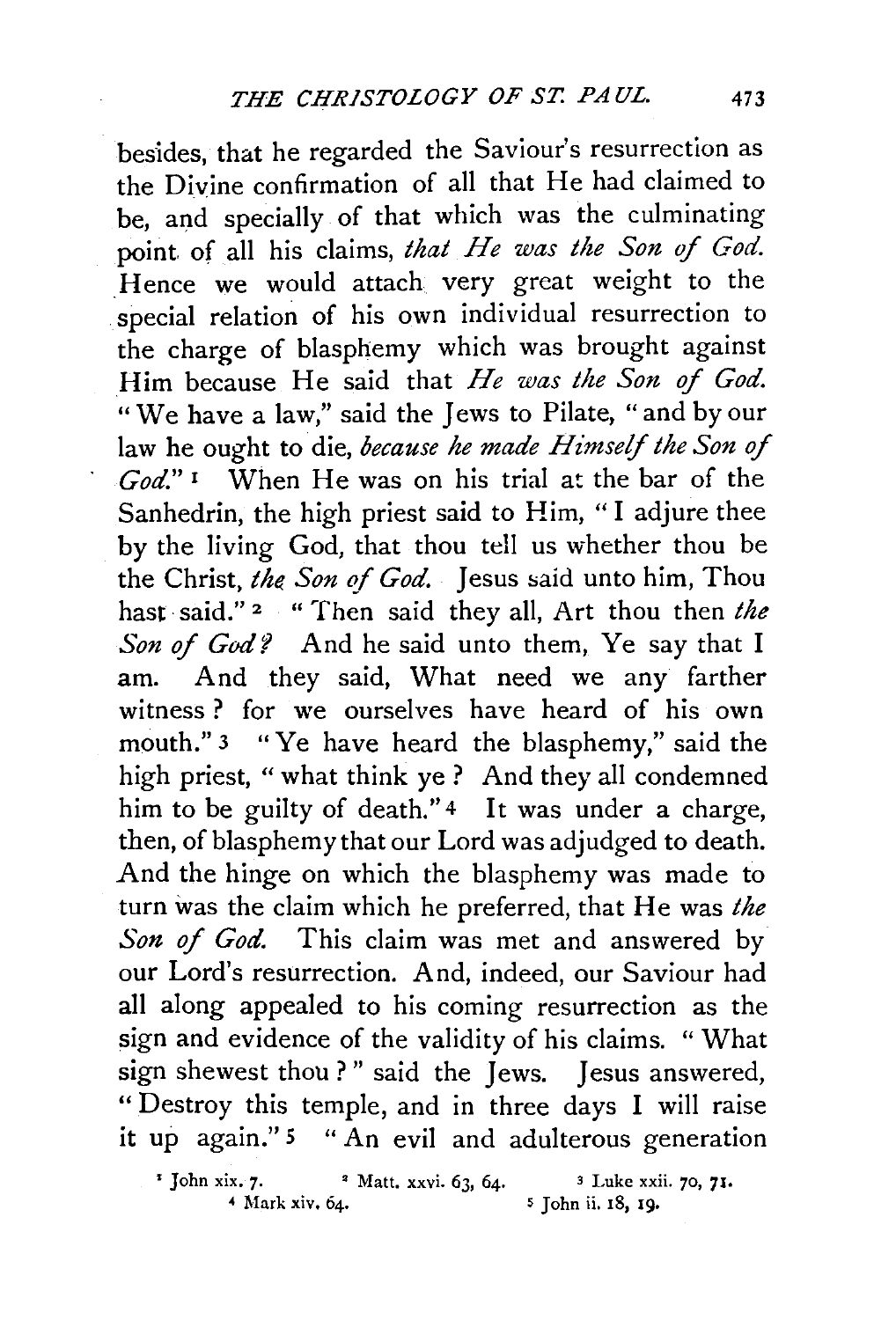seeketh after a sign : and there shall no sign be given to it, but the sign of the prophet Jonas; for, as Jonas was three days and three nights in the whale's belly, so shall the Son of Man be three days and three nights in the heart of the earth." $\frac{1}{1}$  It is thus the case that the resurrection of Christ was the Divine attestation to the truth of all that He had claimed to be-the sum and substance of all which claims was the one transcendent claim *that He was the Son* of *God.* Our Lord's resurrection was hence, as Bengel expresses it, the fountain as well as the object of faith. And hence the immense importance attached to it by the Apostles.<sup>2</sup> Hence, too, the joy at finding it pre-intimated in the Old Testament Scriptures.<sup>3</sup> *It did determine Him to be the Son of God in power.* And thus we may be sure that the Apostle did not lose sight of the individual resurrection of our Lord when he used the generic expression, *the resurrection of the dead.* Yet we may likewise be sure that, by his generic expression, he purposely extended his view. He looked backward into the past ages, and forward into the far future, as well as Jerusalem-ward to the stupendous events that had recently transpired on Calvary and in its neighbourhood. His eye, moreover, would take in the successive tiers of reference as regards the planes, material and spiritual, of death and life. We cannot doubt, in short, that he saw the resurrection of all those who have in times past been "made alive," or who will by and by be raised again. He saw the whole panorama of human resurrection, subtending the archetypal resurrection of our Lord

3 See Acts ii. 25-31 ; xiii. 34. 35; xxvi. 22, 23; I Cor. xv. 4, &c.

*<sup>&#</sup>x27;* Matt. xii. 39, 40.

<sup>&</sup>lt;sup>2</sup> See Acts ii. 24-32; iii. 15; iv. 10; xiii. 30, 34-37; I Cor. xv. 13-23, &c.